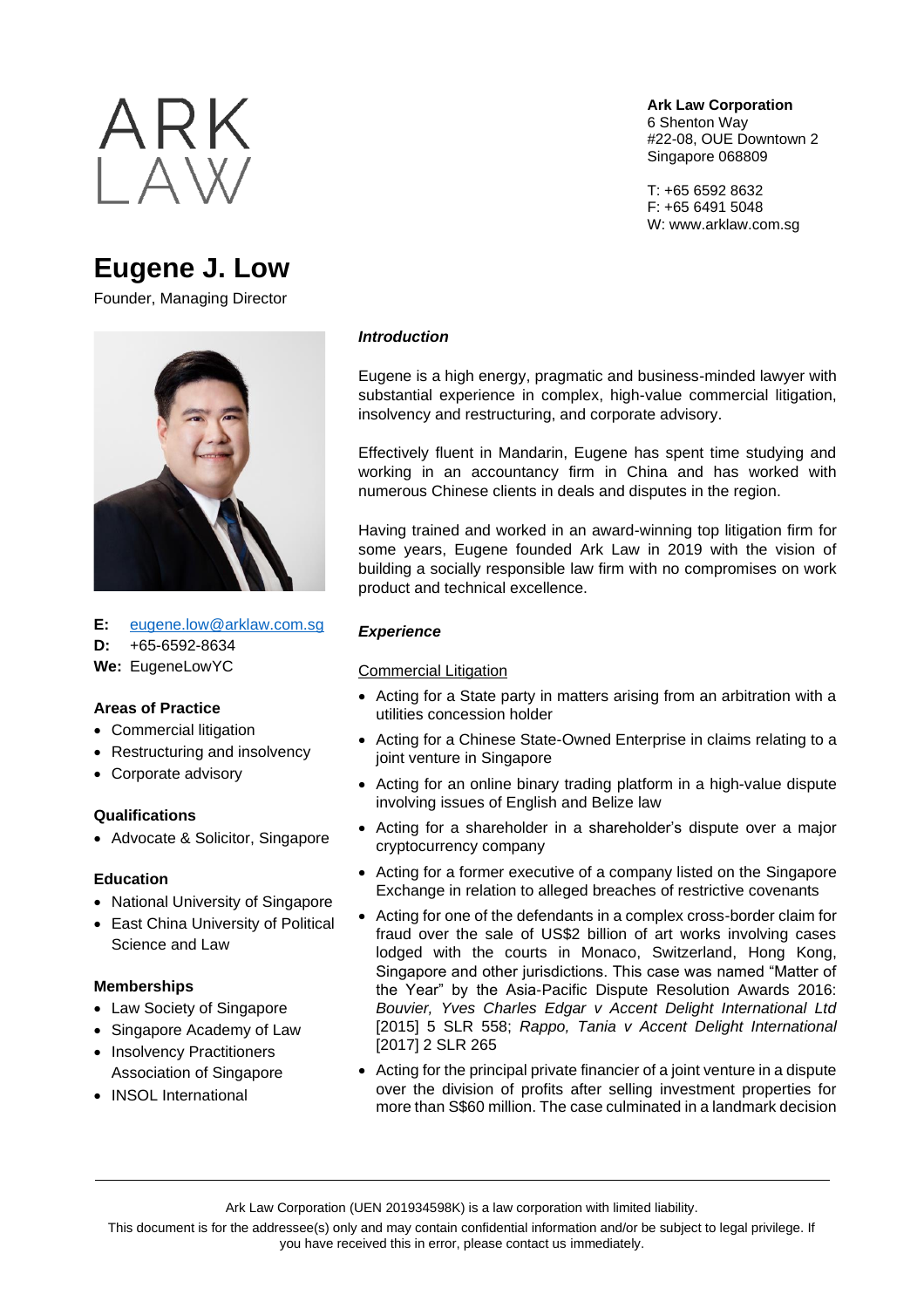by the Court of Appeal on abuse of process: *Lim Geok Lin Andy v Yap Jin Meng Bryan* [2017] SGCA 46

- Acting for a multinational corporation in a 20-day trial against a former director in claims for breach of fiduciary duties and conspiracy which went on appeal to the Court of Appeal: *Goh Chan Peng v Beyonics Technology Ltd* [2017] SGCA 40. A consequential suit arising from this matter is being heard in the Singapore International Commercial Court
- Acting in a Suit in the Singapore International Commercial Court for a global petrochemical marketing, distribution and project development group and its chairman in claims associated with the collapse of Jurong Aromatics Corporation: *Arovin Ltd v Hadiran Sridjaja* [2018] 5 SLR 117
- Acting for a medical doctor and his three companies in defending a claim from a tax advisor, and mounting a counterclaim for over S\$1 million in damages for negligent tax advice: *BMI Tax Services Pte Ltd v Heng Keok Meng* [2019] SGHC 9
- Negotiating an out of court settlement for a Chinese oilfield equipment company in a dispute over the termination of a JTC lease
- Acting for a major telecommunications company in a mediation involving a claim against it amounting to more than S\$34 million for alleged unauthorised use of infrastructure
- Acting for a major telecommunications company in the resolution of disputes arising out of a planned consolidation exercise
- Acting for a telecommunications facilities-based operator in claims arising from damage caused to its underground fibre optic cables
- Acting for leading commercial hire-purchase financiers in recovery claims
- Advising a Dutch litigation funder on complex issues relating to the assignments of choses in action for possible fraud on the diesel emissions standards of ship engines.

Corporate Advisory / Restructuring and Insolvency

- Advising international and local bank creditors in the restructuring of the Hyflux Group
- Advising a regional Public Relations group on a demerger and segregation of business units
- Advising liquidators of an EMAS Group subsidiary regarding the EMAS Group scheme of arrangement, and claims made in the Ezra Group Chapter 11 proceedings in the United States
- Advising the putative receivers of a Cayman Islands company in the sale and acquisition of a subsidiary through a "pre-pack" receivership
- Acting for the liquidators of Zuji Travel Pte. Ltd., a pioneering online travel bookings company
- Acting for substantial creditors holding debts in excess of S\$1 million in the Judicial Management of Epicentre Holdings Limited, a company listed on the Singapore Exchange
- Advising creditors in the Singapore Flyer insolvency